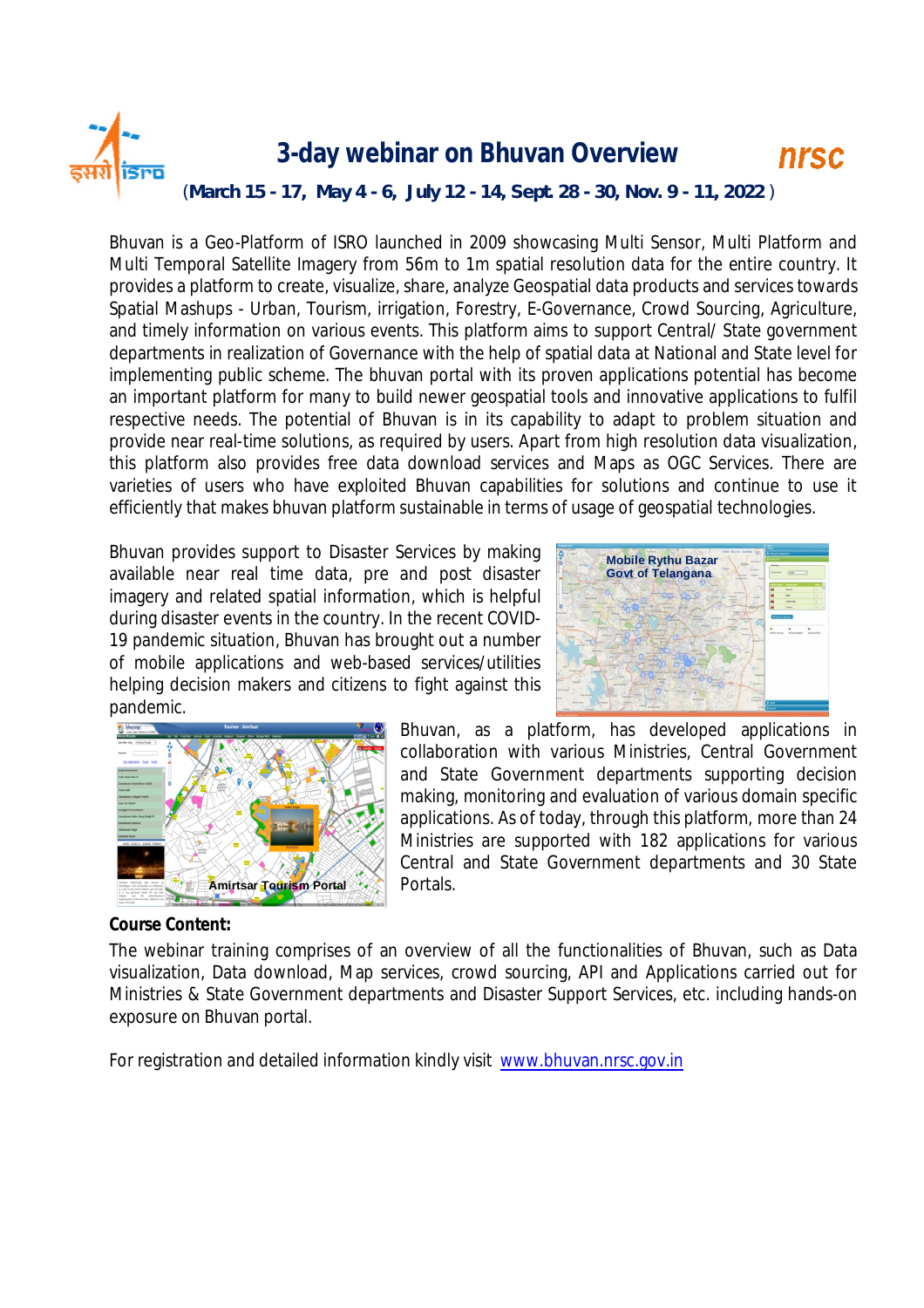## **Who Can Apply? How?**

In service officials from Central/State Governments, PSU, Autonomous Organizations, Private / NGOs and faculty from Academic institutions, having a minimum of a Bachelor's Degree can apply. Students and Research Scholars from Academic Institutions are also invited to register their interest at www.bhuvan.nrsc.gov.in by filling in the online application form by providing the requisite details. The Bhuvan overview webinar is offered for free to the user community.

The selected candidates will be intimated by email along with the webinar link. Applicants should mandatorily adhere to the webinar guidelines issued by course officer from time to time related to attendance and submission of quiz and feedback.

## **Contact**

For any queries on bhuvan training kindly email to training@nrsc.gov.in or bhuvan@nrsc.gov.in.